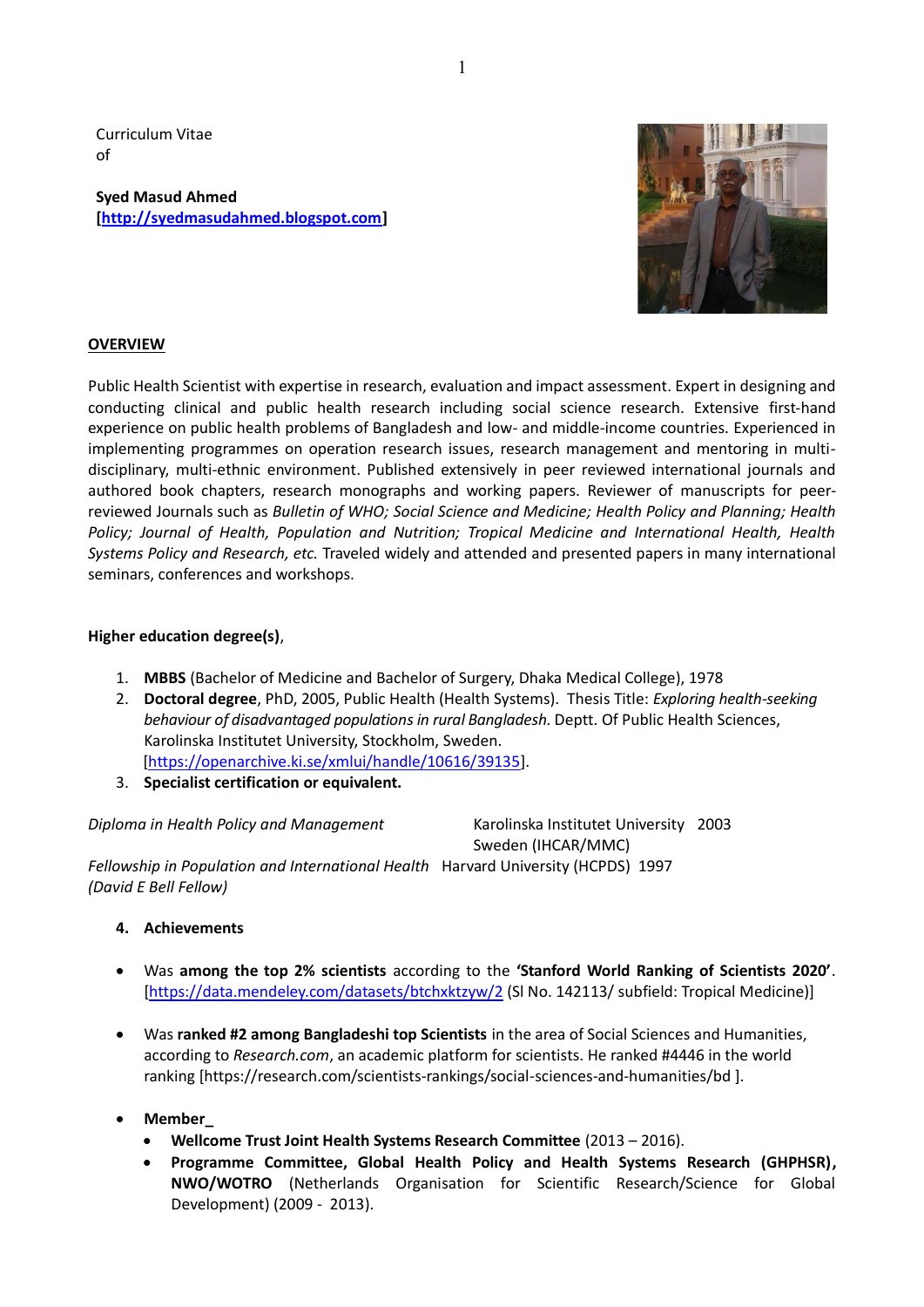## • **Health Workforce Advocacy Initiative (HWAI) Steering Committee,** WHO (2014)

**Present position:** Professor and Director, Centre of Excellence for Health Systems and Universal Health Coverage, BRAC James P. Grant School of Public Health at BRAC University, Bangladesh (since July 2013)

### **Previous positions and periods of appointment:**

| <b>Position</b>                 | <b>Institution</b>                           | <b>Dates</b>            |
|---------------------------------|----------------------------------------------|-------------------------|
| Professor and Director, CoE for | <b>BRAC James P Grant School of Public</b>   | Dec. $2015 -$ till date |
| Health Systems and UHC          | Health at BRAC University                    |                         |
| Professor and Programme         |                                              |                         |
| Coordinator UHC, CEHS, icddr,b  | ICDDR, B and James P Grant School of         | Jul. 2013 – Dec. 2015   |
| and Director, CoE-UHC           | Public Health at BRAC University             |                         |
| Senior Research Coordinator     | <b>BRAC Research and Evaluation Division</b> | Aug. 2010 - June 2013   |
| <b>Research Coordinator</b>     | <b>BRAC Research and Evaluation Division</b> | Apr. 2003 - Jul. 2010   |
| Senior Medical Officer          | <b>BRAC Research and Evaluation Division</b> | Sep. 1995 - Mar. 2003   |
| (Research)                      |                                              |                         |
| Medical Officer (Research)      | <b>BRAC Research and Evaluation Division</b> | Jun. 1992 - Aug. 1995   |
| <b>Medical Officer</b>          | MOH, Govt. of Islamic Republic of Iran       | Feb. 1984 - Feb. 1989   |
| Clinical Research Fellow/       | ICDDR, B                                     | Sept. 1980 - Dec. 1983  |
| Physician                       |                                              |                         |
| <b>Medical Officer</b>          | Diabetic Association, Bangladesh             | Feb 1980 - Aug. 1980    |
| <b>Medical Officer</b>          | MOH&FW, Govt. of Bangladesh                  | Sept.1979 - Jan 1980    |
| Asstt. Surgeon                  | Dhaka Medical College Hospital               | Sept. 1978 - Aug. 1979  |
| (In-service Trainee)            |                                              |                         |

# **MAJOR RESEARCH PROJECTS COMPLETED/On-going since/through 2000: (as Principal investigator/Co-Principal Investigator)**

|                         | Project/Program                                                                                                                                                                                                    | <b>Donor</b>                                                                                                                                | <b>Scale</b>                              | <b>Duration</b>            |
|-------------------------|--------------------------------------------------------------------------------------------------------------------------------------------------------------------------------------------------------------------|---------------------------------------------------------------------------------------------------------------------------------------------|-------------------------------------------|----------------------------|
| $\mathbf{1}$            | Empowering Bangladesh's youth<br>through adolescent health                                                                                                                                                         | <b>World Bank</b><br>(Dhaka Office)                                                                                                         | 8 Districts and 11 sub-<br>districts      | Nov. 2021-<br>May 2022     |
| $\overline{2}$          | Research Collaboration on Technology,<br>Equity and the Right to Health                                                                                                                                            | <b>Open Society University</b><br>Network (OSUN)<br>through Graduate<br>Institute of<br>International and<br>Development Studies,<br>Geneva | 1 city (Dhaka) and 'X'<br>pharmaceuticals | Oct. $2021 -$<br>Aug. 2022 |
| $\overline{\mathbf{3}}$ | Bangladesh: Feasibility of<br>implementing Trauma Registry and<br>Trauma Systems Improvement<br>Program in District Hospitals with high<br>RTI burden                                                              | World Bank<br>(Dhaka Office)                                                                                                                | 4 Districts and 4 Hospitals               |                            |
| 4                       | Assessment of post-crash care system<br>in Bangladesh                                                                                                                                                              | <b>World Bank</b><br>(Dhaka Office)                                                                                                         | 3 Districts+DMP                           | Feb. - Jul. 2020           |
|                         | The implementation of National Action<br>Plans on Antimicrobial Resistance in<br>Bangladesh, Cambodia, China, Hong<br>Kong, the Philippines, and Singapore:<br>Challenges and Lessons learned for<br>policy makers | WHO SEARO through<br>National University of<br>Singapore                                                                                    |                                           | Oct. $2020 -$<br>Sep. 2021 |
| 5.                      | Implementation research on malaria                                                                                                                                                                                 | <b>GFATM through BRAC</b>                                                                                                                   | 13 malaria endemic                        | Jan. - Dec. 2020           |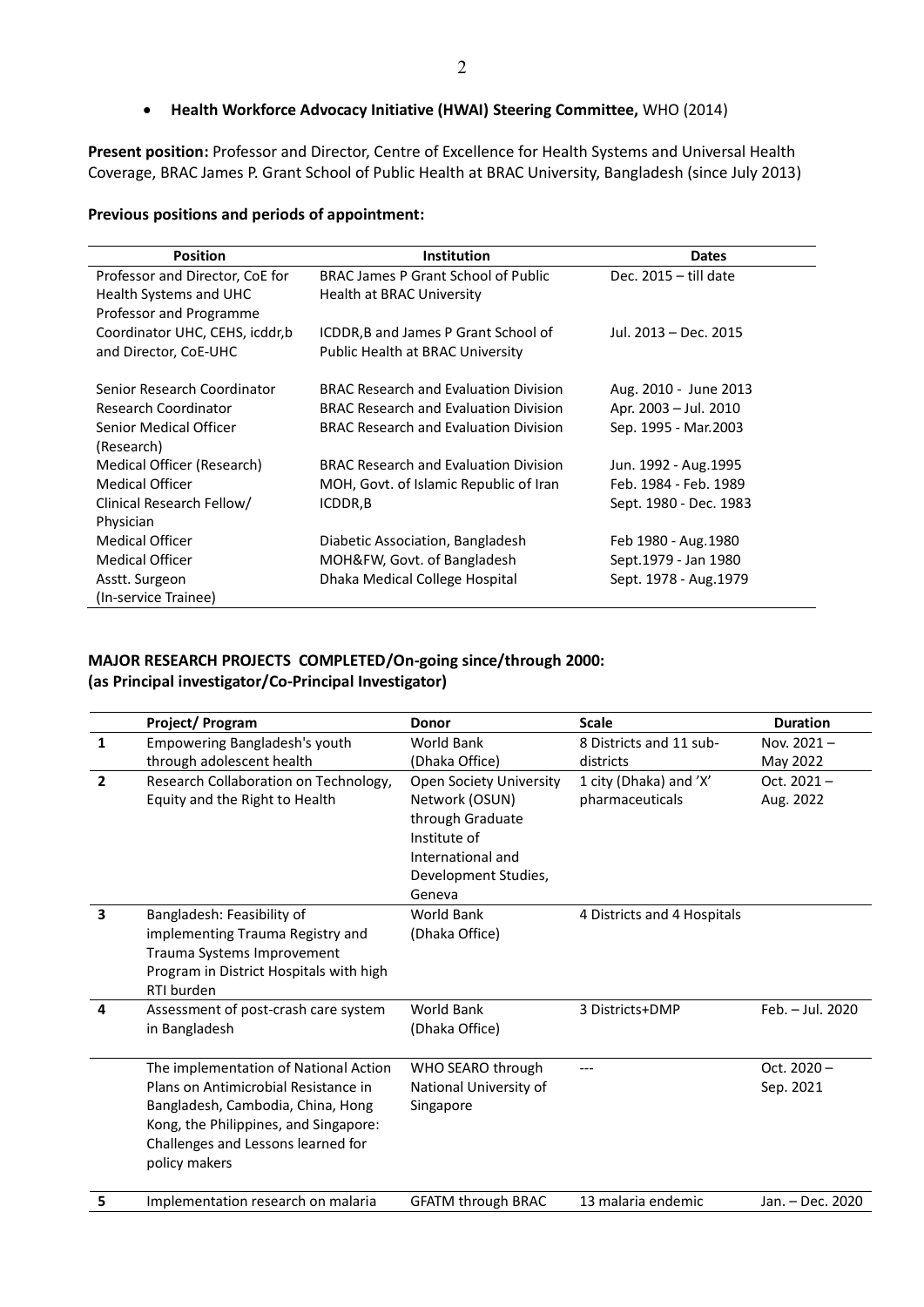|                |                                                                                                                                                               | <b>HNPP</b>                                         | districts                                                                             |               |
|----------------|---------------------------------------------------------------------------------------------------------------------------------------------------------------|-----------------------------------------------------|---------------------------------------------------------------------------------------|---------------|
| 6              | A Global Social Science Network for<br>Infectious Threats and AMR (SoNAR-<br>Global)                                                                          | EU Horizon 2020                                     | 11 Institutions in 9<br>countries                                                     | 2019-2022     |
| $\overline{7}$ | Rent seeking, provider practice,<br>motivation and health system<br>performance in Bangladesh (in<br>partnership with SOAS and LSHTM<br>under ACE Consortium) | <b>DFID</b>                                         | Policy makers and<br>practitioners; healthcare<br>providers at PHC level              | 2017-2021     |
| 8              | Pathways of anitibiotic use in humans<br>and animals in Bangladesh (in<br>partnership with Loughborough<br>University, UK)                                    | <b>ESRC</b>                                         | Policy makers and<br>practitioners; healthcare<br>providers for humans and<br>animals | 2017-2018     |
| 9              | Building awareness for UHC in<br>Bangladesh: advancing the agenda<br>forward in 2016                                                                          | USAID/HFG                                           | Top level policy makers<br>and practitioners                                          | 2016-2017     |
| 10             | Informal drug shops in Bangladesh two<br>phases                                                                                                               | <b>MSH</b>                                          | Seven divisional cities                                                               | $2015 - 2016$ |
| 11             | Centre of Excellence for UHC under RF<br><b>THS</b>                                                                                                           | <b>Rockefeller Foundation</b>                       | Policy and practioners at<br>local and national levels                                | 2013 - 2016   |
| 12             | Strengthening health system for<br>improving maternal, neonatal and<br>child health in rural areas                                                            | DFID, UNICEF and<br>AusAid                          | 10 districts of Bangladesh                                                            | 2008-2012     |
| 13             | MANOSHI (Maternal, neonatal and<br>child health among slum population)                                                                                        | <b>Gates Foundation</b>                             | Slums in metropolitan<br>cities of Bangladesh                                         | 2007-2011     |
| 14             | <b>BRAC Water, Sanitation and Hygiene</b><br>(WASH) Programme                                                                                                 | Govt. of Netherlands                                | 150 sub-districts of<br>Bangladesh                                                    | 2006-2010     |
| 15             | Challenging the Frontiers of Poverty<br>Reduction: Targeting the ultra poor,<br>targeting social constraints (CFPR)                                           | Donor consortium<br>(CIDA, DFID, EC, NOVIB,<br>WEP) | 3 poorest districts in<br>northern Bangladesh<br>(Phase I)<br>14 districts (Phase II) | 2002-2011     |
| 16             | Primary Health Care in Later Life (PHILL<br>Study)                                                                                                            | European Commission<br>(EC)                         | Sweden, UK, Vietnam,<br>Bangladesh                                                    | 2002-2005     |
| 17             | BRAC-ICDDR, B Joint Research Project<br>at Matlab                                                                                                             | Ford/Rockefeller<br>Foundation, ICRW                | Matlab, Bangladesh                                                                    | 1992-2002     |

### **PUBLICATIONS**

## **A) Peer-reviewed Journals**

- 1. **Ahmed SM,** Naher N, Tune SNBK, Islam B.Z. (2022). The Implementation of National Action Plan (NAP) on Antimicrobial Resistance (AMR) in Bangladesh: Challenges and Lessons Learned from a Cross-Sectional Qualitative Study. *Antibiotics* 11;690.<https://doi.org/10.3390/antibiotics11050690>
- 2. Naher N, Balabanova D, McKee M, Khan MH , Roy P, **Ahmed SM**, Hutchinson E. (2022). Absenteeism among doctors in the Bangladesh health system: What are the structural drivers? SSM: Qualitative Research in Health, April 2022.DOI:10.1016/j.ssmqr.2022.100089.
- 3. Tune SNBK, Islam BZ, Islam MR, Tasnim Z, **Ahmed SM** (2021). Exploring the knowledge, attitudes, practices and lived experiences of front-line health workers in the times of COVID-19 Bangladesh: a qualitative study from Bangladesh. BMJ Open 2021;0:e051893. doi:10.1136
- 4. Tune SNBK, Sarkar MMH, Uddin MN, Hossain MZH, **Ahmed SM.** (2021). Reactions to the media coverage during the first wave of COVID-19 in Bangladesh. Heliyon 7 (2021) e08132.
- 5. Angell B, Khan M, Islam MR, Mandeville K , Naher N, Hutchinson E, McKee M,6 **Ahmed SM,** Balabanova D. (2021). Incentivising doctor attendance in rural Bangladesh: a latent class analysis of a discrete choice experiment. *BMJ Global Health* 6:e006001. doi:10.1136/ bmjgh-2021-006001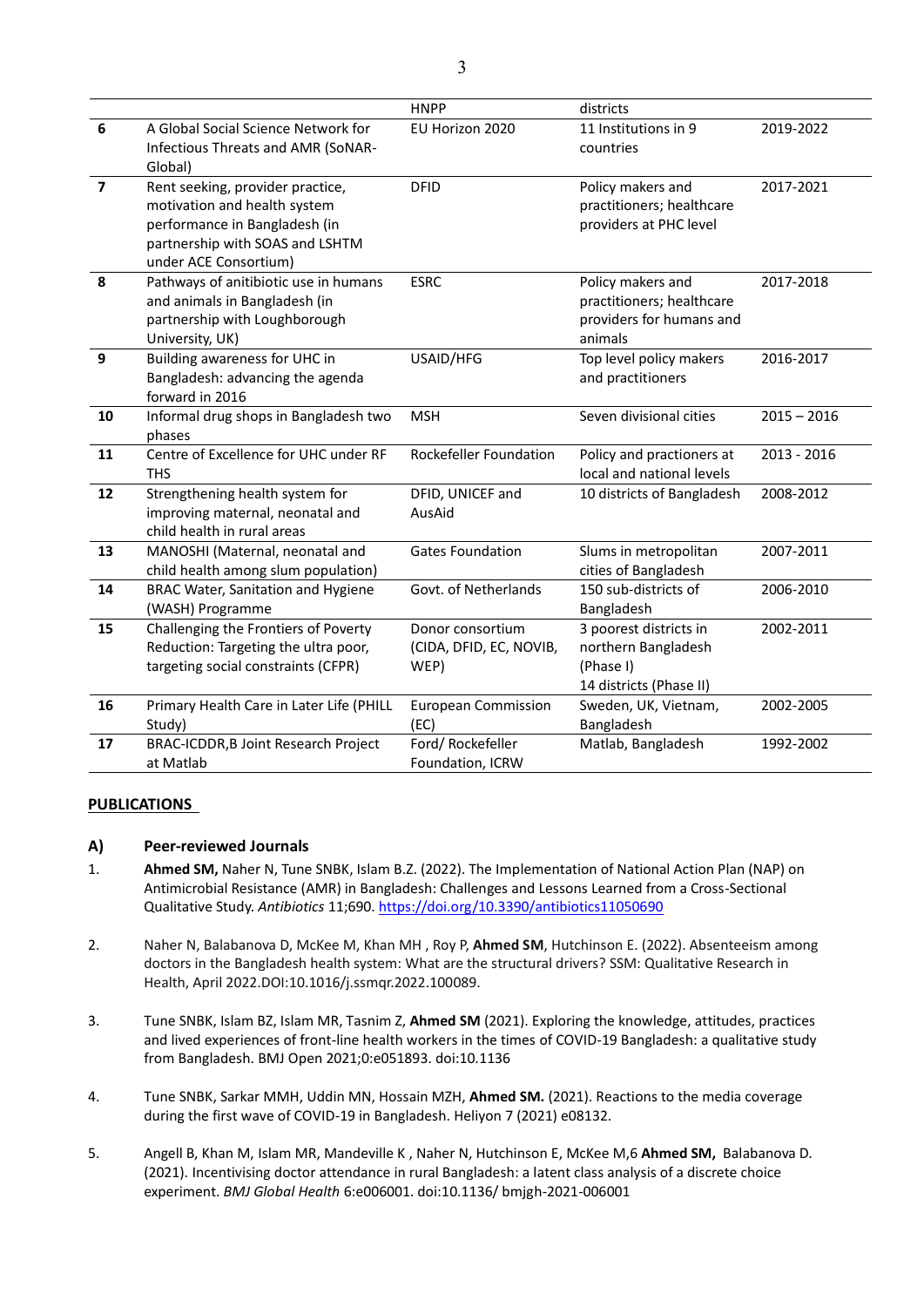- 6. Osborne J, Pager J, Napier D, Giles-Vernick T, Kutalek R, Rodyna R, **Ahmed SM,** Dückers M. (2021). Addressing vulnerabilities in communities facing infectious disease threats: A need for social science-driven assessments. *J Global Health* 11:03003
- 7. Joarder T, Parvage MA, Rawal LB, **Ahmed SM.** (2021). A Policy Analysis Regarding Education, Career, and Governance of the Nurses in Bangladesh: A Qualitative Exploration. *Policy, politics, & Nursing Practice.* journals.sagepub.com/home/ppn. doi:10.1177/1527154420988003
- 8. Hutchinson E, Naher N, Roy P, McKee M, Mayhew SH, **Ahmed SM,** Balabanova D. (2020) Targeting anticorruption interventions at the front line: developmental governance in health systems. *BMJ Global Health* 2020;5:e003092. doi:10.1136/bmjgh-2020-003092.
- 9. Naher N, Balabanova D, Hutchinson E, Marten R, Hoque R, Tune SNBK, Islam BZ, **Ahmed SM** (2020). Do social accountability approaches work? A review of the literature from selected low- and middle-income countries in the WHO South-East Asia region. *Health Policy and Planning,* 35, 2020, i76–i96 doi: 10.1093/heapol/czaa107.
- 10. Tune SNBK, Hoque R, Naher N, Islam N, Islam M, **Ahmed SM.** (2020). Health, illness and healthcare-seeking behaviour of the street dwellers of Dhaka City, Bangladesh: qualitative exploratory study. *BMJ Open*  2020;10:e035663. doi:10.1136/bmjopen-2019-035663.
- 11. Naher N, Hoque R, Hassan MS, Balabanova D, Adams AM, **Ahmed SM** (2020). The influence of corruption and governance in the delivery of frontline health care services in the public sector: a scoping review of current and future prospects in low and middle-income countries of south and south-east Asia. *BMC Public Health* 20:880. <https://doi.org/10.1186/s12889-020-08975-0>
- 12. Hoque R, Ahmed SM (Joint 1<sup>st</sup> author), Naher N, Islam MA, Rousham EK, Islam BZ, et al. (2020). Tackling antimicrobial resistance in Bangladesh: A scoping review of policy and practice in human, animal and environment sectors. *PLoS ONE* 15(1): e0227947[. https://doi.org/10.1371/journal.pone.0227947](https://doi.org/10.1371/journal.pone.0227947)
- 13. **Ahmed SM,** Rawal LB, Naher N, Hossain T. (2019). 'Connecting the dots' for generating a momentum for Universal Health Coverage in Bangladesh: findings from a cross-sectional descriptive study. *BMJ Open* ;9:e024509. doi:10.1136/bmjopen-2018-024509,.
- 14. Rawal LB, Kanda K, Biswas T, Tanim MI, Poudel P, Renzaho AMN, Abdullah AS, Islam SMS, **Ahmed SM.** (2019). Non-communicable disease (NCD) corners in public sector health facilities in Bangladesh: a qualitative study assessing challenges and opportunities for improving NCD services at the primary healthcare level. BMJ Open;9:e029562. doi:10.1136/bmjopen-2019-029562
- 15. Sizear MMI, Nababan HF, Siddique MKB, Islam S, Paul S, Paul AK**, Ahmed SM** (2019). Perception of appropriate treatment among the informal allopathic providers: insights from a qualitative study in two perurban areas in Bangladesh. *BMC Health Service Research* 19:424. https://doi.org/10.1186/s12913-019-4254- 3.
- **16.** Giles-Vernick T, Kutalek R, Napier D, Kaawa-Mafigiri D, Dückers M, Paget J, **Ahmed SM** et al. (2019). A new social sciences network for infectious threats (comment). *The Lancet Infectious Disease*;19:461-463.
- **17.** Rousham EK, Islam MA, Nahar P, Lucas PJ, Naher N, **Ahmed SM,** Nizame FA, Unicomb L (2019). Pathways of antibiotic use in Bangladesh: qualitative protocol for the PAUSE study. *BMJ Open*;9:e028215.
- 18. Hossain P, Das Gupta R…**Ahmed SM.** (2019). 'Feminization' of physician workforce in Bangladesh, underlying factors and implications for health system: Insights from a mixed-methods study*. PLoS One* 14(1): e0210820.
- 19. Joarder T, Rawal LB, **Ahmed SM,** Uddin A, Evans TG. (2018). Retaining Doctors in Rural Bangladesh: A Policy Analysis. *Int J Health Policy Manag*. doi 10.15171/ijhpm.2018.37
- 20. Adams AM, **Ahmed SM**, Evans TG. (2018). Universal health care in Bangladesh—promises and perils (commentary).*The Lancet Global Health;* 6(1): *e84-e94*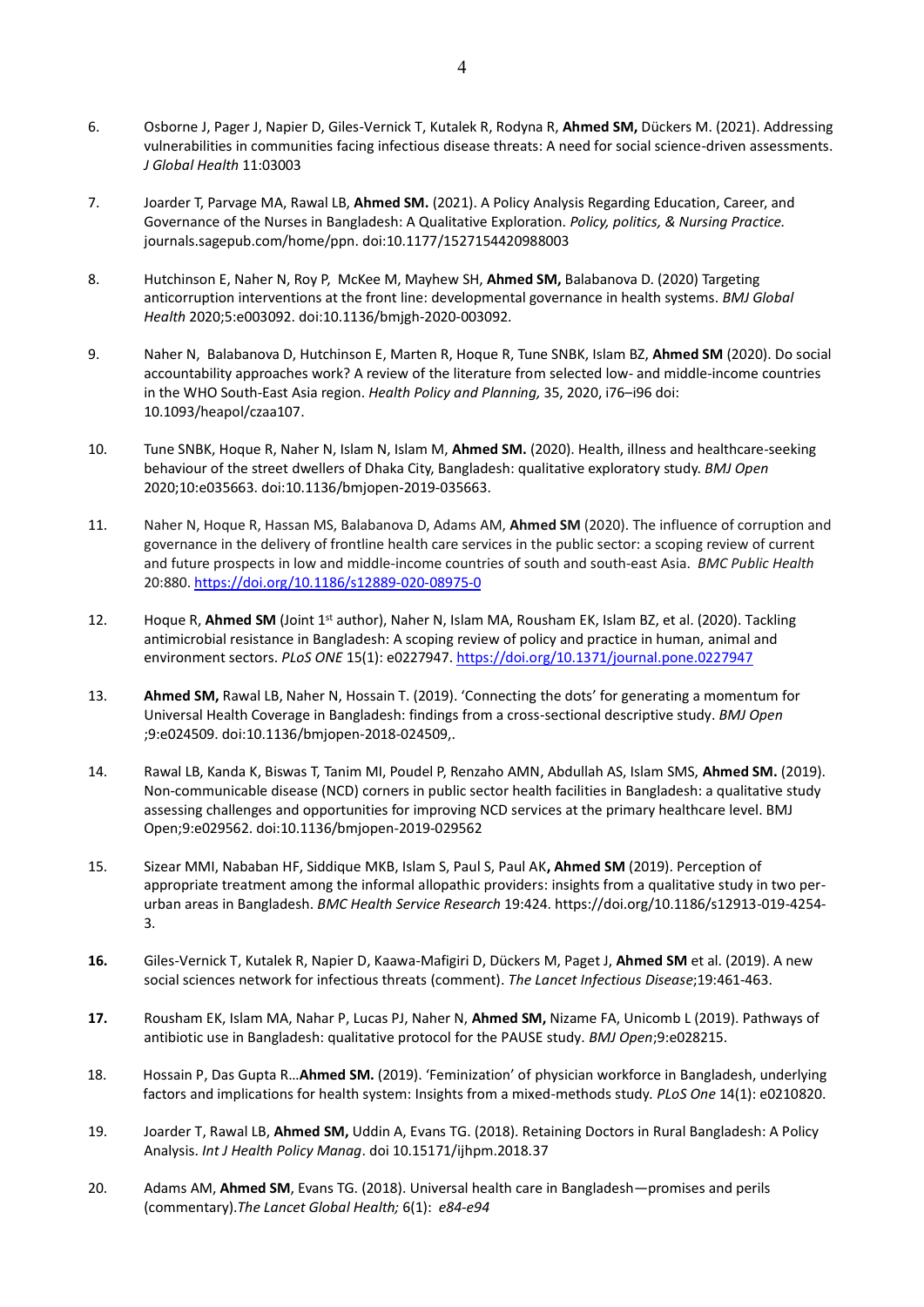- 21. **Ahmed SM**, Naher N, Hossain T, Rawal LB. (2017). Exploring the status of retail private drug shops in Bangladesh and action points for developing an accredited drug shop model: a facility based cross-sectional study. *Journal of Pharmaceutical Policy and Practice* 10:21. DOI 10.1186/s40545-017-0108-8
- 22. Joarder T, George A, **Ahmed SM**, Rashid SF, Sarker M. (2017). What constitutes responsiveness of physicians: A qualitative study in rural Bangladesh. *PLoS ONE;*12(12):e0189962*.*
- 23. Sheikh K,Josyula LK, Zhang X, Bigdeli M, **Ahmed SM.** (2017). Governing the mixed health workforce: learning from Asian experiences*. BMJ Global Health* 2:e000267. doi:10.1136/bmjgh-2016-000267.
- 24. Zaidi S, Saligram P, **Ahmed SM**. (2017). Expanding access to healthcare in South Asia. *British Medical Journal*  357:j1645. doi: 10.1136/bmj.j1645.
- 25. Dey NC, Ali ARMM, Arif T, **Ahmed SM**. (2017). Women's Knowledge and Perceived Health Effects from Exposure to Indoor Air Pollution: Findings from a Population-based Cross-sectional Survey in Rural Bangladesh. *Journal of Health Science and Education* 1(1): 1-5. DOI: 10.0000/*JHSE*.1000105
- 26. **Ahmed SM,** Rawal LB, Chowdhury SA,Murray J, Arscott-Mills S, Jack S, Hinton R, M Alam P & Kuruvillah S. (2016). Cross-country analysis of strategies for achieving progress towards global goals for women's and children's health. *Bull World Health Organ* 94:351–361.
- 27. Rawal LB, Mahmud K, Islam SMS, Mahumud RA, Nuruzaman M, **Ahmed SM.** (2016). Training mid-level health cadres to improve health service delivery in rural Bangladesh. *Primary Health Care Research & Development.* DOI:10.1017/S1463423616000104
- 28. Dossajee H, Obonyo N, **Ahmed SM.** (2016). Career preferences of final year medical students at a medical school in Kenya–A cross sectional study. *BMC Medical Education* 16:5. DOI 10.1186/s12909-016-0528-1.
- 29. Islam QS, Islam MA, Islam S, **Ahmed.SM**. (2015). [Prevention and control of tuberculosis in workplaces: how](https://www.researchgate.net/publication/288020182_Prevention_and_control_of_tuberculosis_in_workplaces_how_knowledgeable_are_the_workers_in_Bangladesh?ev=prf_pub)  [knowledgeable are the workers in Bangladesh?](https://www.researchgate.net/publication/288020182_Prevention_and_control_of_tuberculosis_in_workplaces_how_knowledgeable_are_the_workers_in_Bangladesh?ev=prf_pub) *BMC Public Health* 12/2015;15(1). DOI:10.1186/s12889-015- 2622-4 **·**
- 30. Mohiuddin M, Rashid SF, Nahar N, **Ahmed SM.** (2015)[. Qualitative insights into promotion of pharmaceutical](https://www.researchgate.net/publication/285546071_Qualitative_insights_into_promotion_of_pharmaceutical_products_in_Bangladesh_How_ethical_are_the_practices?ev=prf_pub)  [products in Bangladesh: How ethical are the practices?](https://www.researchgate.net/publication/285546071_Qualitative_insights_into_promotion_of_pharmaceutical_products_in_Bangladesh_How_ethical_are_the_practices?ev=prf_pub) *BMC Medical Ethics* 12/2015; 16(1). DOI:10.1186/s12910-015-0075-z ·
- 31. Rawal LB, Joarder T, Islam SMS, Uddin A, **Ahmed SM.** (2015). Developing effective policy strategies to retain health workers in rural Bangladesh: a policy analysis. Human *Resources for Health* 13:36. DOI 10.1186/s12960-015-0030-6
- 32. **Ahmed SM,** Hossain MS, Kabir M. (2014). Conventional or Interpersonal Communication: Which Works Best in Disseminating Malaria Information in an endemic Rural Bangladeshi Community? PLoS ONE 9(3): e90711. doi:10.1371/journal.pone.0090711
- 33. Mukta US, **Ahmed SM,** Sayla U, Haque MR. (2014). A qualitative assessment of the effectiveness of the "incentive package" piloted in Shahjahanpur, Bogra under "Alive and Thrive" program. *Open Access Library Journal* 1:e884. ttp://dx.doi.org/10.4236/oalib.1100884.
- 34. Islam QS, **Ahmed SM**, Chowdhury AS, Siddiquea BN, Husain MA. (2014). Informal allopathic provider knowledge and practice regarding control and prevention of TB in rural Bangladesh. *International Health* 6: 225–231.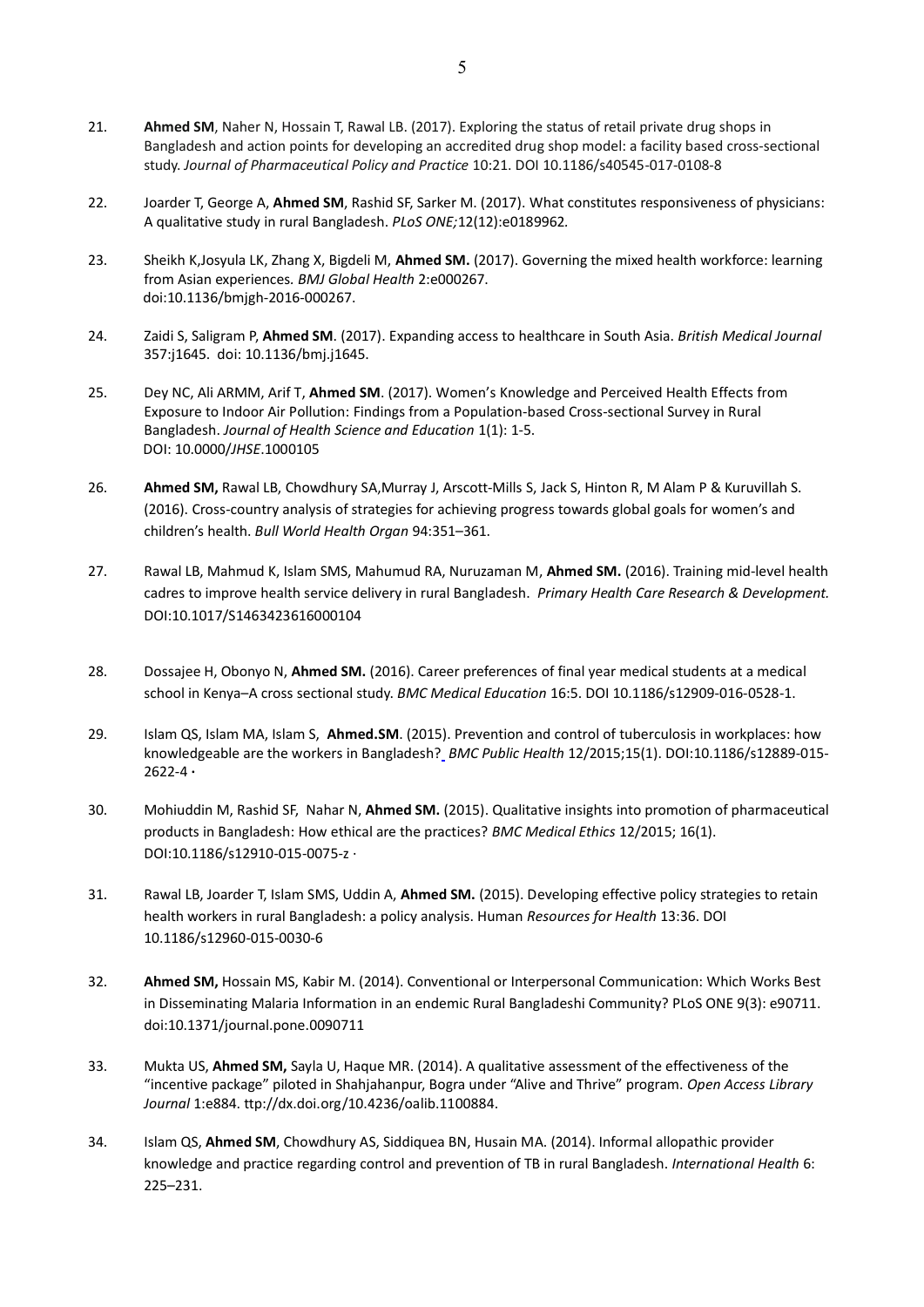- 35. **Ahmed SM,** Evans TG, Standing H, Mahmud S. (2013). Harnessing pluralism for better health in Bangladesh. *Lancet* 382:1746-1755.
- 36. Islam QS, **Ahmed SM,** Islam MA, Kamruzzaman M, Rifat M. (2013). Beyond drugs: tuberculosis patients in Bangladesh need nutritional support during convalescence. *Public Health Action*; 3(2):136-140.
- 37. Siddiquea BN, Islam MA, Bam TS, Satyanarayana S, Enarson DA, Reid AJ, Husain MA, **Ahmed SM,** Ferdous S, Ishikawa N. (2013). High quit rate among smokers with tuberculosis in a modified smoking cessation programme in Dhaka, Bangladesh. *Public Health Action*; 3(3):243 -246.
- 38. **Ahmed SM.** (2012). Taking research where the practice is: a tale of two programmes from BRAC. *Development in Practice* 22:7: 1036-1043.
- 39. **Ahmed SM,** Islam S. (2012). Availability and Rational Use of Drugs in Primary Healthcare Facilities Following the National Drug Policy of 1982: Is Bangladesh on Right Track? *Journal of Health, Population and Nutrition* 30(1):99-108.
- 40. Mukta US, Haque MR, **Ahmed SM.** (2012). Does monetary incentive works effectively to advance infant and young child feeding practices: a qualitative exploration in two alive and thrive upazilas in rural Bangladesh. *OIDA International Journal of Sustainable Development* ;05:09.
- 41. **Ahmed SM,** Hossain S, Kabir MM, Roy S. (2011). Free distribution of insecticidal bed nets improves possession and preferential use by households and is equitable: findings from two cross-sectional surveys in thirteen malaria endemic districts of Bangladesh. *Malaria Journal* 10:357 [\[http://www.malariajournal.com/content/10/1/357](http://www.malariajournal.com/content/10/1/357)]
- 42. **Ahmed SM,** Hossain MA, Chowdhury AMR, Bhuiya A. (2011). The health workforce crisis in Bangladesh: shortage, inappropriate skill-mix and inequitable distribution. *Human Resources for Health*; 9:3 [ [http://www.human-resources-health.com/content/9/1/3\]](http://www.human-resources-health.com/content/9/1/3).
- 43. Rifat M, Rusen ID, Islam MA, Enarson DA, Ahmed F, **Ahmed SM**, Karim F. (2011). Why are tuberculosis patients not treated earlier/ A study of informal health practitioners in Bangladesh. *International Journal of Tuberculosis and Lung Diseases;* 15(5):647-651.
- 44. Choudhury N, **Ahmed SM.** (2011). Maternal care practices among the ultra poor households in rural Bangladesh: a qualitative exploratory study. *BMC Pregnancy and Childbirth*; 11:15.
- 45. **Ahmed SM,** Hossain A, Khan MA, Mridha MK, Alam A, Choudhury N, SherminT, AfsanaK, Bhuiya A. (2010). Using formative research to develop MNCH programme in urban slums in Bangladesh: experiences from Manoshi, BRAC. *BMC Public Health*; **10:**663 doi:10.1186/1471-2458-10-663.
- 46. **Ahmed SM,** Zerihun A. (2010). Possession and Usage of Insecticidal Bed Nets among the People of Uganda: Is BRAC Uganda Health Programme pursuing a Pro-Poor Path? *PLoS ONE*; 5(9): e12660. doi:10.1371/journal.pone.0012660.
- 47. Reid H, Uaque U, Clements ACA, Tatem AJ, **Ahmed SM**, Islam A, Haque R. (2010). Mapping malaria risk in Bangladesh using Bayesian geostatistical models. *American Journal of Tropical Medicine and Hygiene* 2010; 83(4): 861-867.
- 48. Haque U, Hashizume M, Sunahara T, Hossain S, **Ahmed SM**, Haque R et al. (2010). Progress and challenges to control malaria in a remote area of Chittagong hill tracts, Bangladesh. *Malaria Journal*; 9:156. [http://www.malariajournal.com/content/9/1/156].
- 49. Haque U, Magalhaes RJS, Reid HL, Clements ACA, **Ahmed SM**, Islam A et al. (2010). Spatial prediction of malaria prevalence in an endemic area of Bangladesh. *Malaria Journal*; 9:120. [http://www.malariajournal.com/content/9/1/120].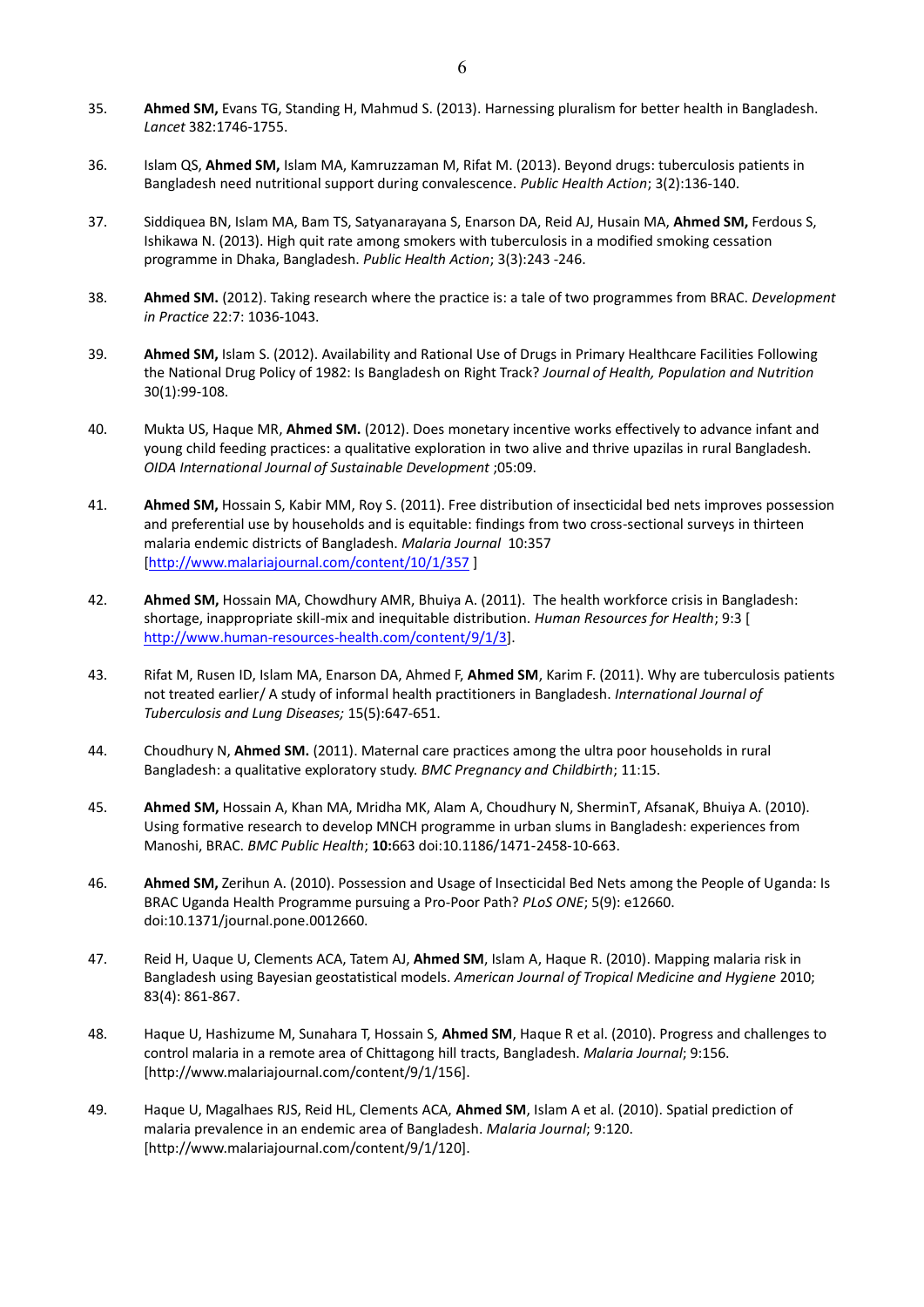- 50. **Ahmed SM,** Hadi A, Razzaque A, Ashraf A, Juvekar S, Ng N, Soonthornthada K, van Minh H, Bich TH. (2009). Clustering of chronic non-communicable disease (NCD) risk factors among selected Asian populations: levels and determinants. *Journal of Global Health Action Supplement 1;* doi: 10.3402/gha.vV2i0.1986*.*
- 51. **Ahmed SM,** Hossain MA. (2009). Informal sector providers in Bangladesh: how equipped they are to provide rational health care? *Health Policy and Planning;* 24:467-478.
- 52. **Ahmed SM,** Haque R, Haque U, Hossain A. (2009). Knowledge on the transmission, prevention and treatment of malaria among two endemic populations of Bangladesh and their health-seeking behaviour. *Malaria Journal*; 8:173. doi: 10.1186/1475-2875-8-173*.*
- 53. **Ahmed SM.** (2009). Capability development among the ultra-poor in Bangladesh: a case study. *Journal of Health, Population and Nutrition*; 27(4): 528-535*.*
- 54. Haque U, Huda M, Hossain A, **Ahmed SM**, Moniruzzaman M, Haque R.(2009). Spatial malaria epidemiology in Bangladeshi highlands. *Malaria Journal*; 8:185. doi: 10.1186/1475-2875-8-185.
- 55. Haque U, **Ahmed.SM**, Hossain S, Huda M, Hossain A, Alam MS et al. (2009). Malaria prevalence in endemic districts of Bangladesh. *PLoS ONE;* 4(8):e6737. doi: 10.1371/journal.pone.0006737.
- 56. Ng N, van Minh H, Juvekar S, Razzaque A, Bich TH, Kanungsukkasem U, Ashraf A, **Ahmed SM**, Soonthronthada K. (2009). Using the INDEPTH HDSS to build capacity for chronic non-communicable disease risk factor surveillance in low and middle income countries. *Journal of Global Health Action Supplement 1;* doi: 10.3402/gha.v2i0.1984.
- 57. Ashraf A, Quaiyum MA, Ng N, van Minh H, Razzaque A, **Ahmed SM,** Hadi A, Juvekar S, Kanungsukkasem U, Soonthronthada K, Bich TH. (2009). Self-reported use of tobacco products in nine rural INDEPTH Health and Demographic Surveillance Systems in Asia. *Journal of Global Health Action Supplement 1;* doi: 10.3402/gha.v2i0.1997.
- 58. Bich TH, Nga PTQ, Quang LN, van Minh H, Ng N,Juvekar S, Razzaque A, Ashraf A, **Ahmed SM,** Soonthronthada K, Kanungsukkasem U. (2009). Patterns of alcohol consumption in diverse rural adult populations in the Asia region. *Journal of Global Health Action Supplement 1;* doi: 10.3402/gha.v2i0.2017.
- 59. Kanungsukkasem U, Ng N, van Minh H, Razzaque A, Ashraf A, Juvekar S, **Ahmed SM,** Bich TH. (2009). Fruit and vegetable consumption in rural adult populations in INDEPTH HDSS sites in Asia. *Journal of Global Health Action Supplement 1;* doi: 10.3402/gha.v2i0.1988.
- 60. Ng N, Hakimi M, van Minh H, Juvekar S, Razzaque A, Ashraf A, **Ahmed SM,** Kanungsukkasem U, Soonthronthada K, Bich TH. (2009). Prevalence of physical activity in nine rural INDEPTH Health and Demographic Surveillance Systems in five Asian countries. *Journal of Global Health Action Supplement 1;* doi: 10.3402/gha.v2i0.1985.
- 61. Razzaque A, Nahar L, van Minh H, Ng N, Juvekar S, Ashraf A, **Ahmed SM,** Soonthronthada K, Kanungsukkasem U, Bich TH. (2009). Social factors and overweight: evidence from nine asian INDEPTH network sites. *Journal of Global Health Action Supplement 1;* doi: 10.3402/gha.v2i0.1991.
- 62. van Minh H, Soonthronthada K, Ng N, Juvekar S, Razzaque A, Ashraf A, **Ahmed SM**, Bich TH, Kanungsukkasem U. (2009). Blood pressure in adult rural INDEPTH population in Asia. *Journal of Global Health Action Supplement 1;* doi: 10.3402/gha.v2i0.2010.
- 63. Haque U, **Ahmed SM,** Hossain S, Huda M, Hossain A, Alam MS, Mondol D, Khan WA, Khalequzzaman M, Haque R. (2009). Malaria prevalence in endemic districts of Bangladesh. *PLoS ONE*; 4(8): e6737. doi: 10.1371/journal.pone.0006737.
- 64. Haque U, Huda M, Hossain A, **Ahmed SM,** Moniruzzaman M, Haque R. (2009). Spatial malaria epidemiology in Bangladeshi highlands. *Malaria Journal*; 8:185. doi: 10.1186/1475-2875-8-185.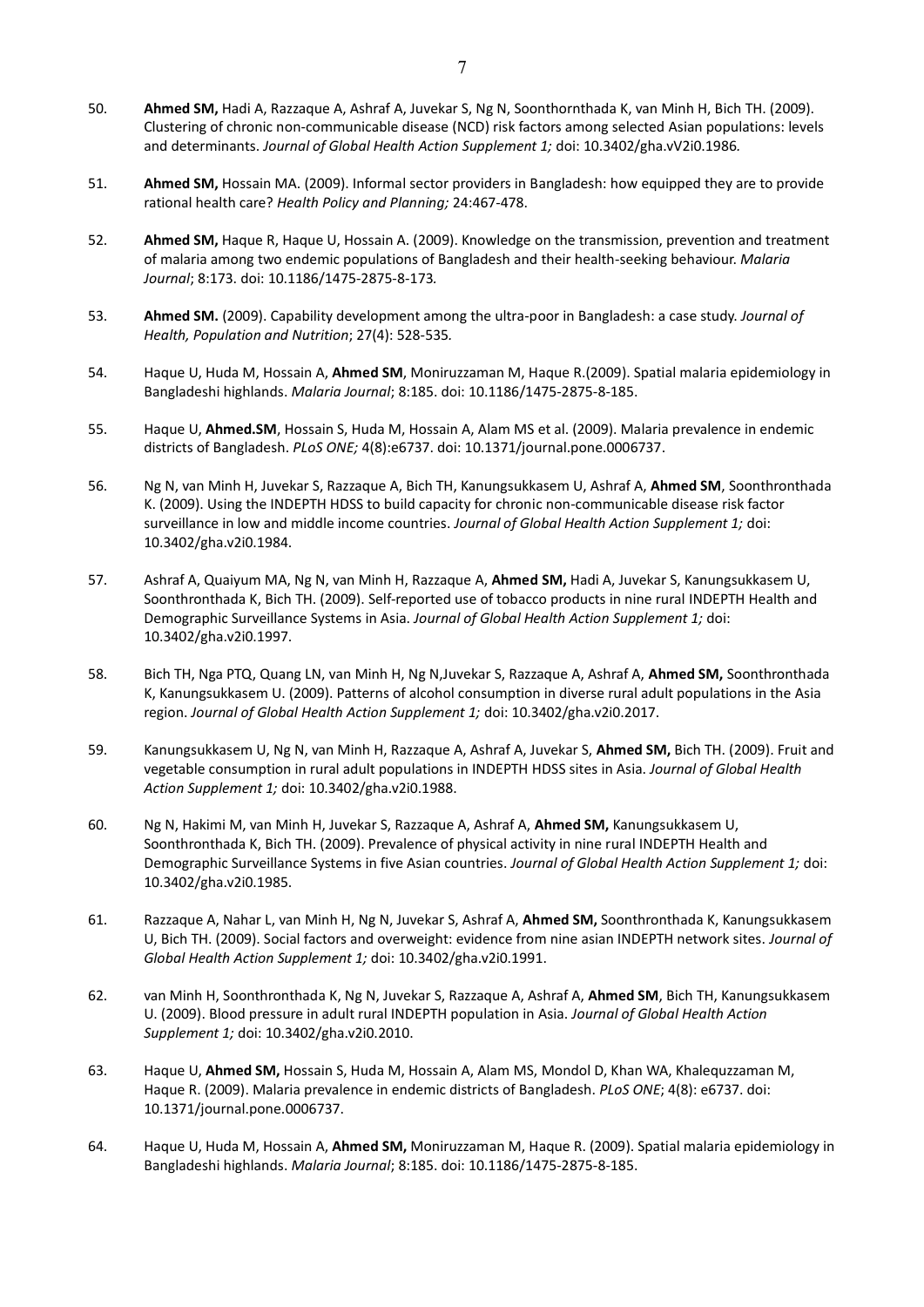- 65. **Ahmed SM.** (2008). Taking healthcare where the community is: the story of the Shasthya Shebikas of BRAC in Bangladesh. *BRAC University Journal* ;V(1):37-43
- 66. Wahlin A, Anstey KJ, McDonald SWS, **Ahmed SM,** Kivipelto M et al. (2008). The international Network on Public Health and Aging (INOPA): Introducing a Life Course Perspective to the Public Health Agenda. *Journal of Cross-cultural Gerontology*; 23: 97-105.
- 67. Rana AKMM, Lundborg CS, Wahlin Å**, Ahmed SM,** ZN Kabir**.** (2008)**.** The impact of health education in managing self-reported arthritis-related illness among elderly persons in rural Bangladesh. *Health Education Journal*; 23(1): 94-105.
- 68. **Ahmed SM,** Hossain MA. (2007). Knowledge and practice of unqualified and semi-qualified allopathic providers in rural Bangladesh: implications for the HRH problem. *Health Policy*; 84:332-343.
- 69. Bhuiya A, Mahmood SS, Rana AKMM, Wahed T, **Ahmed SM,** Chowdhury MR. (2007). A multidimensional approach to measure poverty in rural Bangladesh. *Journal of Health, Population and Nutrition*; 25(2):134-145.
- 70. **Ahmed SM,** Petzold M, Kabir ZN, Tomson G. (2006). Targeted intervention for the ultra poor in rural Bangladesh: does it make any difference in their health-seeking behaviour? *Social Science and Medicine*  ;63:2899-2911.
- 71. *Nasreen HE,* Bhuiya A, **Ahmed SM,** Chowdhury M. (2006). Women focused development intervention reduce neonatal mortality in rural Bangladesh: a study of the pathways of influence. *Journal of Neonatology*; 20(4):304-315.
- 72. **Ahmed SM,** Tomson G, Petzold M, Kabir ZN. (2005). Socioeconomic status overrides age and gender in determining health-seeking behaviour in rural Bangladesh *Bulletin of the World Health Organization*;83:109- 117.
- 73. **Ahmed SM.** (2005). Intimate partner violence against women: experiences from a woman-focused development programme in Matlab, Bangladesh. *Journal of Health, Population and Nutrition*; 23(1):95-101.
- 74. **Ahmed SM,** Adams AM, Chowdhury M, Bhuiya A. (2003). Changing health-seeking behaviour in Matlab, Bangladesh: do development interventions matter? *Health policy and Planning*; 18(3): 306-315.
- 75. **Ahmed SM**, Rana AKMM, Chowdhury M, Bhuiya A. (2002). Measuring perceived health outcome in nonwestern culture: Does SF-36 has a place? *Journal of Health, Population and Nutrition*; 20(4): 334-342.
- 76. **Ahmed SM,** Rana AKMM, Chowdhury SM, Mills A, Bennet S. (2002). Substance and drug abuse: Knowledge, attitude and perception of schoolgoing adolescents in Bangladesh. *Regional Health Forum*; 6(1): 59-71.
- 77. **Ahmed SM.** (2001). Differing health and health-seeking behaviour: ethnic minorities of the Chittagong Hill Tract, Bangladesh. *Asia-Pacific Journal of Public Health*; 13(2): 100-8.
- 78. **Ahmed SM,** Chowdhury M, Bhuiya A. (2001). Microcredit and emotional well-being: the case of poor rural women from Matlab, Bangladesh. *World Development*: 29(11):1957-1966*.*
- 79. **Ahmed SM,** Adams AM, Chowdhury M, Bhuiya A. (2000). Gender, socio-economic development and health seeking behaviour in Bangladesh. *Social Science and Medicine;* 51:361-371.
- 80. **Ahmed SM,** Adams AM, Chowdhury M, Bhuiya A. (1998). Chronic Energy Deficiency in women from rural Bangladesh: some socioeconomic determinants. *Journal of Biosocial Science*; 30:349-58.
- 81. Khan SR, Chowdhury AMR, **Ahmed SM,** Bhuiya A. (1996). Women's education and employment: Matlab experience: *Asia-Pacific Population Journal*; 11(1):45-58.
- 82. Mohsin M, Bhuiya A, **Ahmed SM,** Chowdhury AMR, Khan SR. (1995). Gender preferences and practice of contraceptives by selected sociodemographic characteristics in rural Bangladesh: *Asian profile*; 23(6):489-501.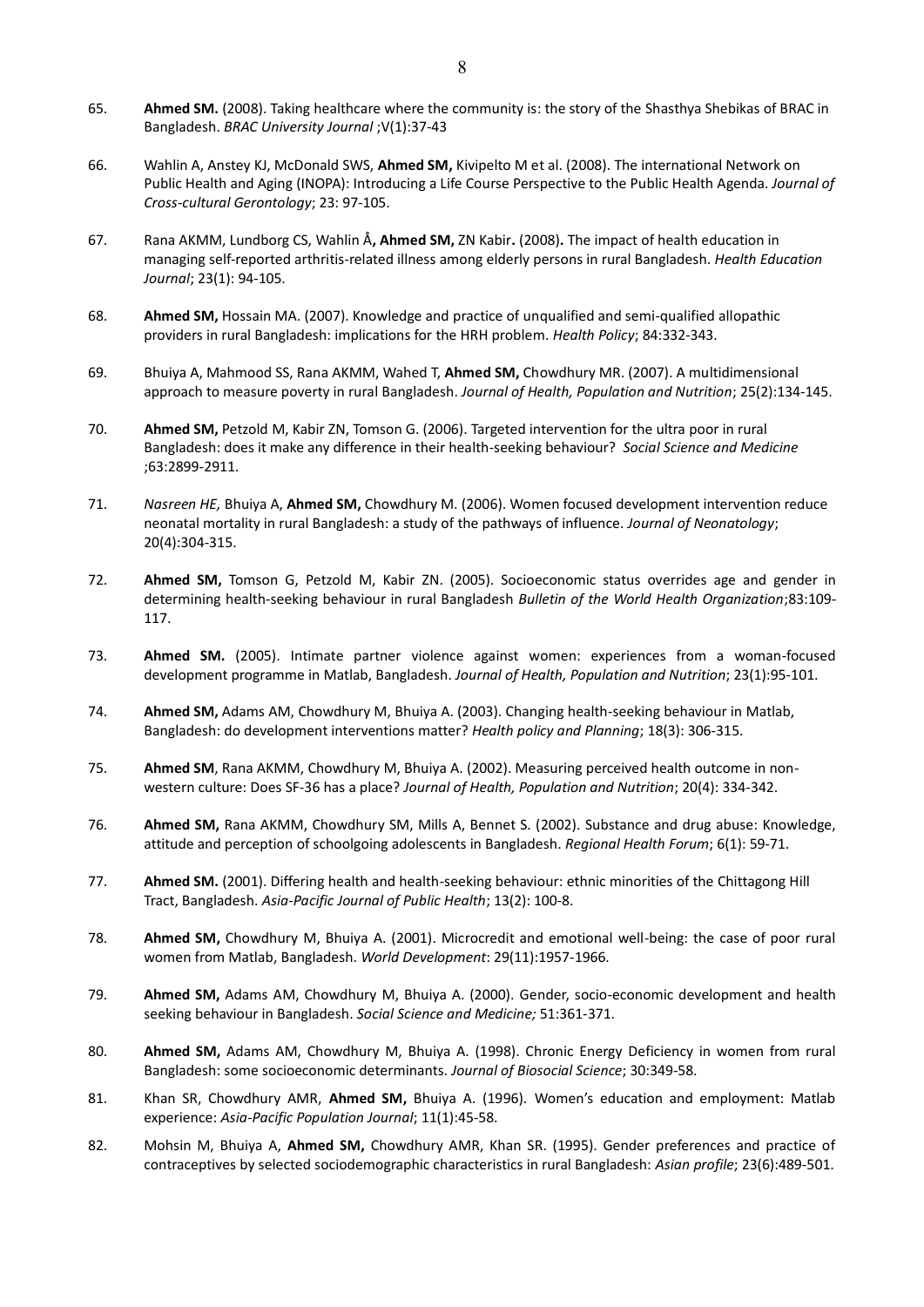- 83. **Ahmed SM,** Islam MR, Kabir I. (1988). Efficacy of Oral Rehydration Solution in correcting Serum Potassium Deficit of Children with Acute Diarrhoea in Bangladesh: *Journal of Tropical Paediatrics*; 34:24-7.
- 84. **Ahmed SM,** Islam MR, Butler T. (1986). Effective Treatment of Diarrhoeal Dehydration with an Oral Rehydration Solution containing Citrate: *Scandanavian Journal of Infectious Diseases*; 18:65-70.
- 85. Molla AM, **Ahmed SM,** Greenough III WB. (1985). Rice Based Oral Rehydration Solution decreases the stool volume in Acute Diarrhoea: *Bulletin of WHO*; 63:751-6.
- 86. Samadi AR, **Ahmed SM,** Bardhan PK, Huq MI, Islam MR, Wahed MA. (1985). Treatment of Infantile Diarrhoea with standard Oral rehydration Solution and Early Introduction of Milk Feeds: *Journal of Tropical Paediatrics*; 31:162-6.
- 87. Islam MR, **Ahmed SM.** (1984). Oral Rehydration Solution without Bicarbonate: *Archives of Diseases in Childhood*; 59:1072-5.
- 88. Kabir I, Rahman MM, **Ahmed SM,** Akhter SQ, Butler T. (1984). Comparative Efficacies of Pivmecillinam and Ampicillin in Acute Shigellosis: *Antimicrobial Agents and Chemotherapy*; 25:643-5.
- 89. Islam MR, Samadi AR, **Ahmed SM,** Bardhan PK, Ali A. (1984). Oral Rehydration Therapy: Efficacy of Sodium Citrate equals to Sodium Bicarbonate for correction of Acidosis in Diarrhoea: *Gut*; 25:900-40.
- 90. Samadi AR, Wahed MA, Islam MR, **Ahmed SM.** (1983). Consequences of Hyponatraemia and Hypernatraemia in Children with Acute Diarrhoea in Bangladesh: *British Medical Journal* 1983;286:671-3.

#### *National Journals:*

- 91. **Ahmed SM.** (1998). Expanded programme on immunization and nutrition of under-five children: experiences from Matlab, Bangladesh. *Journal of Preventive & Social Medicine*; 17(1):1-9.
- 92. **Ahmed SM.** (1997). Health-seeking behaviour: influencing factors in a medically pluralistic society. *Bangladesh Medical Journal*; 26(3&4):42-4.
- 93. **Ahmed SM.** (1997). Income-earning women from rural Bangladesh: changes in attitude and knowledge. *Empowerment*; 4:1-12.
- 94. **Ahmed SM,** Khanam ST. (1994). Death Clustering of Children in Families: Role of Maternal Behavioural Factors: *Bangladesh Journal of Child Health*; 8(1):1-5.
- 95. **Ahmed SM.** (1993). Medical Pluralism: the case of Bangladesh: *Journal of Preventive & Social Medicine*; 2(1):26- 9.
- 96. **Ahmed SM,** Khanam ST. (1991). Female Education: Key to Child Survival: *Journal of Preventive & Social Medicine*; 10(2):74-7.

## **Book Chapters/ Monographs/Working papers/Conference proceedings (excluding around 50 BRAC Research Reports archived at BRAC Resource Centre):**

- 97. Naher N, Hutchison E, Balabonova D, **Ahmed SM.** (2020). Where are the doctors? A study of absenteeism among doctors in rural Bangladesh. ACE Working Paper No. 29.
- 98. Naher N, Hassan MS, Hoque R, Alamgir N, **Ahmed SM.** (2018). Irregularities, informal practices, and the motivation of frontline healthcare providers in Bangladesh: current scenario and future perspectives towards achieving universal health coverage by 2030. ACE Working Paper No. 4.
- 99. Naher N, Huq R, **Ahmed SM.** (2018). Current scenario of the marginalized population in Bangladesh: identifying data gaps for action towards "Achieving Universal Health Coverage by 2030." Working Paper Series No. 10. Dhaka: BRAC JPG School of Public Health; 2018.
- 100. **Ahmed SM,** Hossain MD. (2018). Social determinants in low-income countries (Chapter 20). In: Bhugra et al. Oxford Textbook of Public Mental Health. London: Oxford University Press.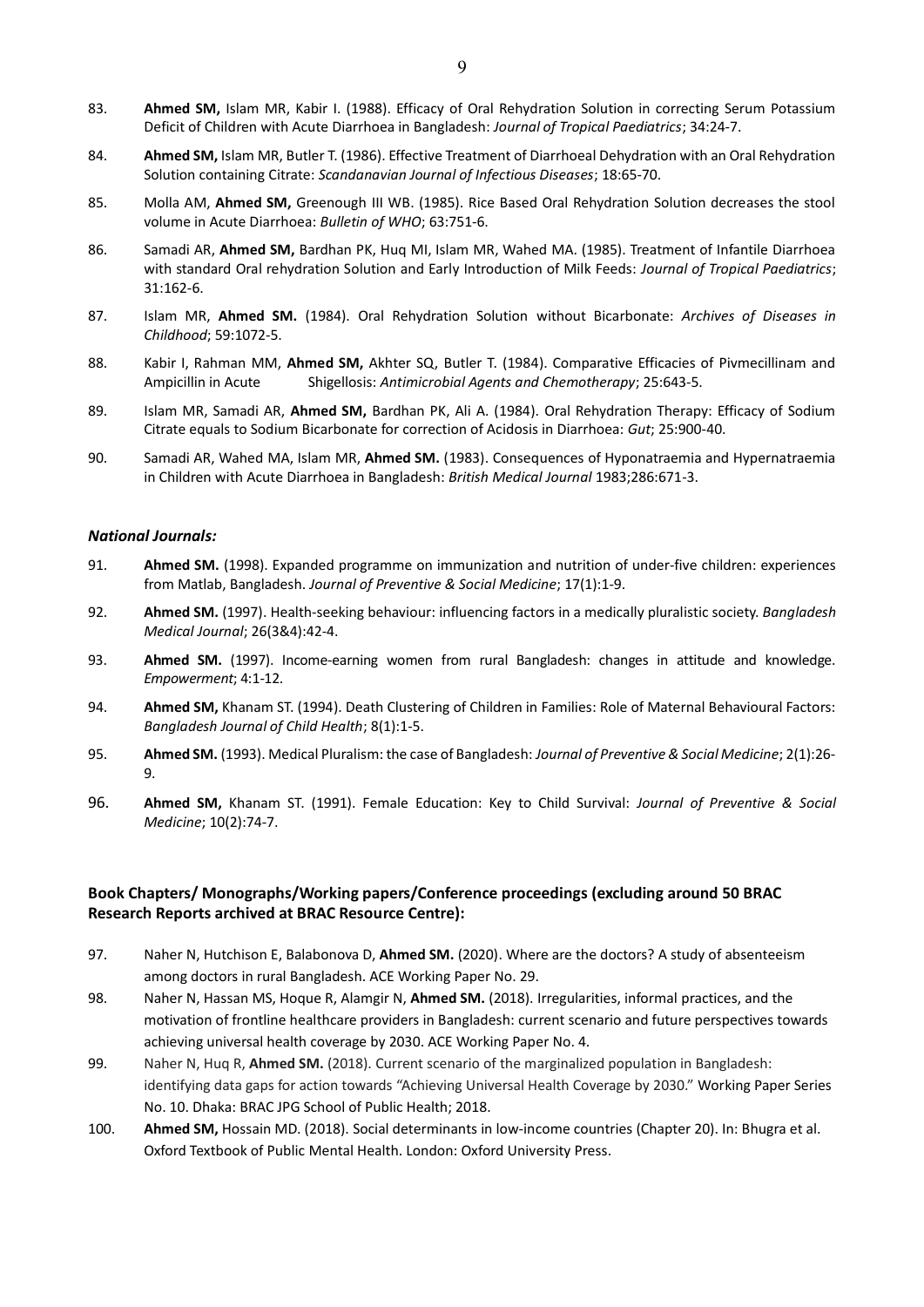- 101. **Ahmed SM**. Introduction (Chapter One); **Ahmed SM** et al. (2017). Summery and recommendations (Chapter Six). In: Noncommunicable diseases in Bangladesh: Current scenarion and future directions. Bangladesh Health Watch Report 2014. Dhaka: Bangladesh Health Watch, JPGSPH.
- 102. **Ahmed SM,** Rawal LB, Hossain T, Naher N, Phaholyothin N. (2017). *Creating momentum for Universal Health Coverge in Bangladesh: Challenges and Opportunities.* Working paper Series No. 6. Dhaka: JPG BRAC School of Public Health.
- 103. **Ahmed SM,** Afsana K, Islam A, Ahmed F. (2016). Reaching healthcare to grassroots. In: Hossain M, Kairy SN, Bayes A (editors). *Driving development: A story of BRAC's evolution and effectiveness,* Chapter Three.Dhaka: University Press limited (UPL).
- 104. Ahmed YH, Hussain AMZ, **Ahmed SM.** (2016). *Taking stock of Bangladesh health sector and looking beyond 2015: gaps and challenges towards achieving Universal Health Coverage.* Working paper Series No. 5. Dhaka: JPG BRAC School of Public Health.
- 105. **Ahmed SM,** Islam KF, Bhuiya A (editors). (2015). Urban Health Scenario: Looking beyond 2015. Bangladesh Health Watch Report 2014. Dhaka: Bangladesh Health Watch, JPGSPH.
- 106. **Ahmed SM,** Alam BB, Anwar I, Begum T, Huque R, Khan JAM, Nababan H, Osman FA. (2015). Bangladesh health system review. Health Systems in Transition 5(3). Manila, WHO Regional Office for Western Pacific Region.
- 107. El-Saharty S, Sparkes SP, Barroy H, Ahsan KZ, **Ahmed SM.** (2015). The path to universal health coverage: Bridging the gap of human resources for health. Washington DC: World Bank.doi:10.1596/978-1-4648-0536- 3.
- 108. Bloom G, Wilkinson A, Tomson G, Awor P, Zhang X, **Ahmed SM,** Khan WA, Blessing V, Wang L, Liang X, Peterson S. (2015) Addressing Resistance to Antibiotics In Pluralistic Health Systems, STEPS Working Paper 84, Brighton: STEPS Centr.e
- 109. Evans TG, **Ahmed SM.** (2014). Developing the public health workforce in Asia. In: Griffiths S et al. (editors). Routledge Handbook of Global Public Health in Asia. London and Newyork: Routledge (group of Taylor and Francis). pp 101–112.
- 110. **Ahmed SM.** (2014). Experiences in targeting the poorest: a case study from Bangladesh. In: von Braun J and Gatzweiler (editors). Marginality: Addressing the nexus of poverty, exclusion and ecology. Dordrecht, Heidelberg, New York, London: Springer. Pp 257-267.
- 111. **Ahmed SM** et al. (editors). (2012). Moving towards Universal Health Coverage: Bangladesh Health Watch Report 2011. Dhaka: Bangladesh Health Watch.
- 112. Alam N, Begum D, **Ahmed SM,** Streatfield PK. (2011). MANOSHI: Community solutions in Bangladesh. Impact Evaluation Surveys in Dhaka Urban Slums 2007, 2009, and 2011. Scientific Report No. 118. Dhaka: ICDDR,B.
- 113. Islam QS, **Ahmed SM**. (2011). Revisiting the ARI programme of BRAC: How well are we doing? Dhaka: BRAC. RED Working paper No. 22.
- 114. Khan AM, **Ahmed SM**. (2011). "Why do I have to clean teeth regularly?" :Perceptions and state of oral and dental health in a low-income rural community in Bangladesh. Dhaka: BRAC. RED Working paper No. 20.
- 115. Alam N, Uddin A, Rahman m, Sumi NS, **Ahmed SM**, Streatfield PK. (2010). Manoshi community health solutions in Bangladesh: Midline Survey Dhaka Urban Slums 2009. Dhaka: ICDDR,B and BRAC.
- 116. **Ahmed SM**, Hossain S, Khan AM, Islam QS, Zaman K. (2010). Lives and livelihoods on the streets of Dhaka City: Findings from a population-based exploratory study. Dhaka: BRAC. RED Working paper No. 19.
- 117. Hossain S, Kamruzzaman M, **Ahmed SM**. (2010). Exploring explanatory model of malaria in hill tracts of Bangladesh: perspectives from Dighinala upazila. Dhaka: BRAC. RED Working Paper No. 11.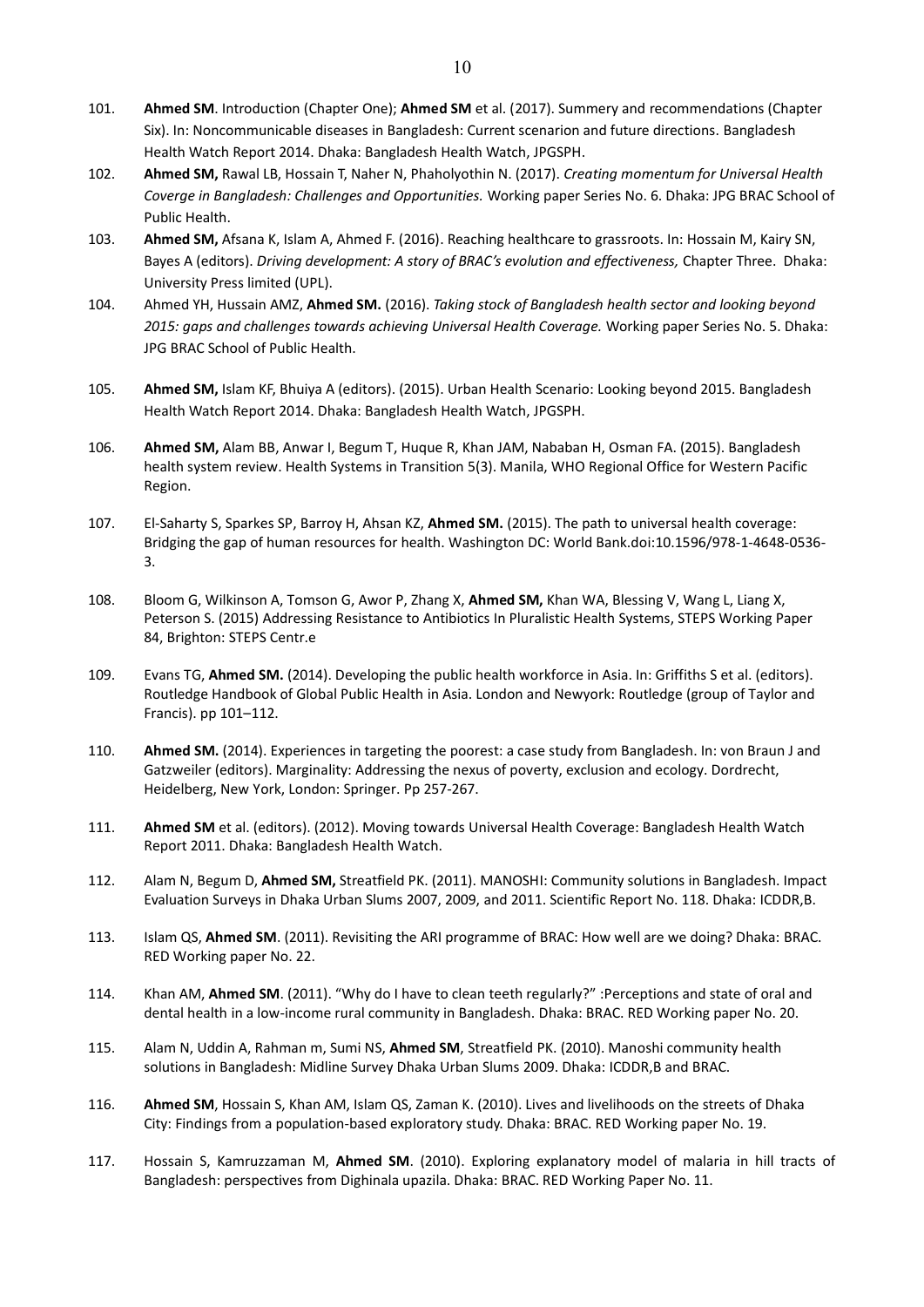- 118. Khan MA, **Ahmed SM.** (2009). The "birthing hut" facilities of MANOSHI: a two-part paper exploring the inception and post-inception phases of urban delivery centres. Dhaka: ICDDR,B and BRAC. MANOSHI Working Paper No.7.
- 119. **Ahmed SM,** Islam QS. (2009). Improving the Quality of Life of the presbyopic patients: The Reading Glass Project of BRAC. Dhaka: BRAC Research and Evaluation Division. RED Working Paper No. 8.
- 120. **Ahmed SM,** Bhuiya A, Afsana K. (2009). Using formative research to develop MNCH programme in slums: experiences from Manoshi, BRAC. In: Proceedings of the 8<sup>th</sup> International Conference on Urban Health (ICUH), Nairobi, Kenya, October 18-23, 2009.
- 121. **Ahmed SM**, Rana AKMM. (2009). Health, health services and health-seeking behaviour. In: Pathways out of Extreme Poverty: findings from round I survey of CFPR phase II. Dhaka: BRAC Research and Evaluation Division. pp.73-94.
- 122. **Ahmed SM,** Islam MA, Haque R, Hossain M. (2008). *Malaria Baseline Prevalence and Socioeconomic Survey 2007.* Dhaka: BRAC Research and Evaluation Division, ICDDR,B & Government of Bangladesh.
- 123. **Ahmed SM,** Kamal TM. *Hygiene awareness and practices.* In: BRAC. WASH programme of BRAC: Towards attaining the MDG targets. Dhaka: BRAC Research and Evaluation Division, 2008. pp 85-95.
- 124. Ahsan KZ, Streatfield, **Ahmed SM.** *Manoshi: Community Health Solutions in Bangladesh. Baseline Survey in Dhaka Urban Slums 2007.* Scientific Report No. 104. Dhaka: ICDDR,B and BRAC, 2008.
- 125. **Ahmed SM.** *Combining health and social protection measures to reach the ultra poor: Experiences of BRAC.* In: Global Forum Update on Research for Health Vol.4. London: Pro-Brook Publishing, 2007. pp 34-39.
- 126. **Ahmed SM,** Hossain MA. *Taking doctors where the ultra poor are: assessment of the panel doctor scheme of CFPR/TUP programme.* Dhaka and Ottawa: BRAC Research and Evaluation Division and Aga Khan Foundation Canada, 2007. CFPR/TUP Working Paper No.17.
- 127. Nasreen HE, **Ahmed SM,** Begum HA, Afsana K. *Maternal, Neonatal and Child Health Programmes in Bangladesh: Review of good practices and lessons learned.* Research Monograph Series No. 32. Dhaka: BRAC Research and Evaluation Division, 2007.
- 128. **Ahmed SM.** *Morbidity, health-seeking behaviour and life-style characteristics of the adolescents.* In: Adolescents and Youths in Bangladesh: Some selected issues. Research Monograph Series No. 31. Dhaka: BRAC Research and Evaluation Division, 2006. pp. 97-112.
- 129. Gani SG, **Ahmed SM**. *Growing up and reproducing: knowledge and practice of young people in Bangladesh. In: Adolescents and Youths in Bangladesh: Some selected issues.* Research Monograph Series No. 31. Dhaka: BRAC Research and Evaluation Division, 2006. pp 73-96
- 130. Nasreen HE, Imam N, Akter R, **Ahmed SM.** *Safe Motherhood Promotion Project in Narsingdi district: Baseline Survey 2006.* Dhaka: BRAC Research and Evaluation Division, 2006.
- 131. **Ahmed SM,** Rana AKMM. *Customized development intervention for the ultra poor: Preliminary change assessments of health and health-seeking behaviour.* Dhaka and Ottawa: BRAC Research and Evaluation Division and Aga Khan Foundation Canada, 2005. CFPR/TUP Working Paper No. 7.
- 132. Hadi AH, **Ahmed SM.** *Research to improve health programme.* In: Rohde JE. (editor). Learning to reach Health for All. Dhaka: The University Press Ltd., 2005. Pp. 171-184.
- 133. **Ahmed SM,** Bhuiya A, Rana AKMM, Hadi AH, Mahmud S, Salam A, Chowdhury M. *Monitoring the status of health equity in Bangladesh: The BHEW Survey 2002.* Dhaka: Bangladesh Health Equity Watch, 2004. Equity Watch Paper No. 3.
- 134. **Ahmed SM.** *Morbidity, child nutrition, and health-seeking behaviour.* In: Rafi M and Chowdhury AMR (editors). Counting the Hills: Assessing Development in Chittagong Hill Tracts. Dhaka: The University Press Ltd., 2001:151- 160.
- 135. **Ahmed SM.** *Health-care facilities, contraception, and ante-natal care services.* In: Rafi M and Chowdhury AMR (editors). Counting the Hills: Assessing Development in Chittagong Hill Tracts. Dhaka: The University Press Ltd., 2001:167-173.
- 136. **Ahmed SM,** Rana AKMM, Chowdhury M, Bhuiya A. *Revisiting Matlab: Repeat Survey 1999.* Dhaka 2001. BRAC-ICDDR,B Joint Research Project Working Paper No.32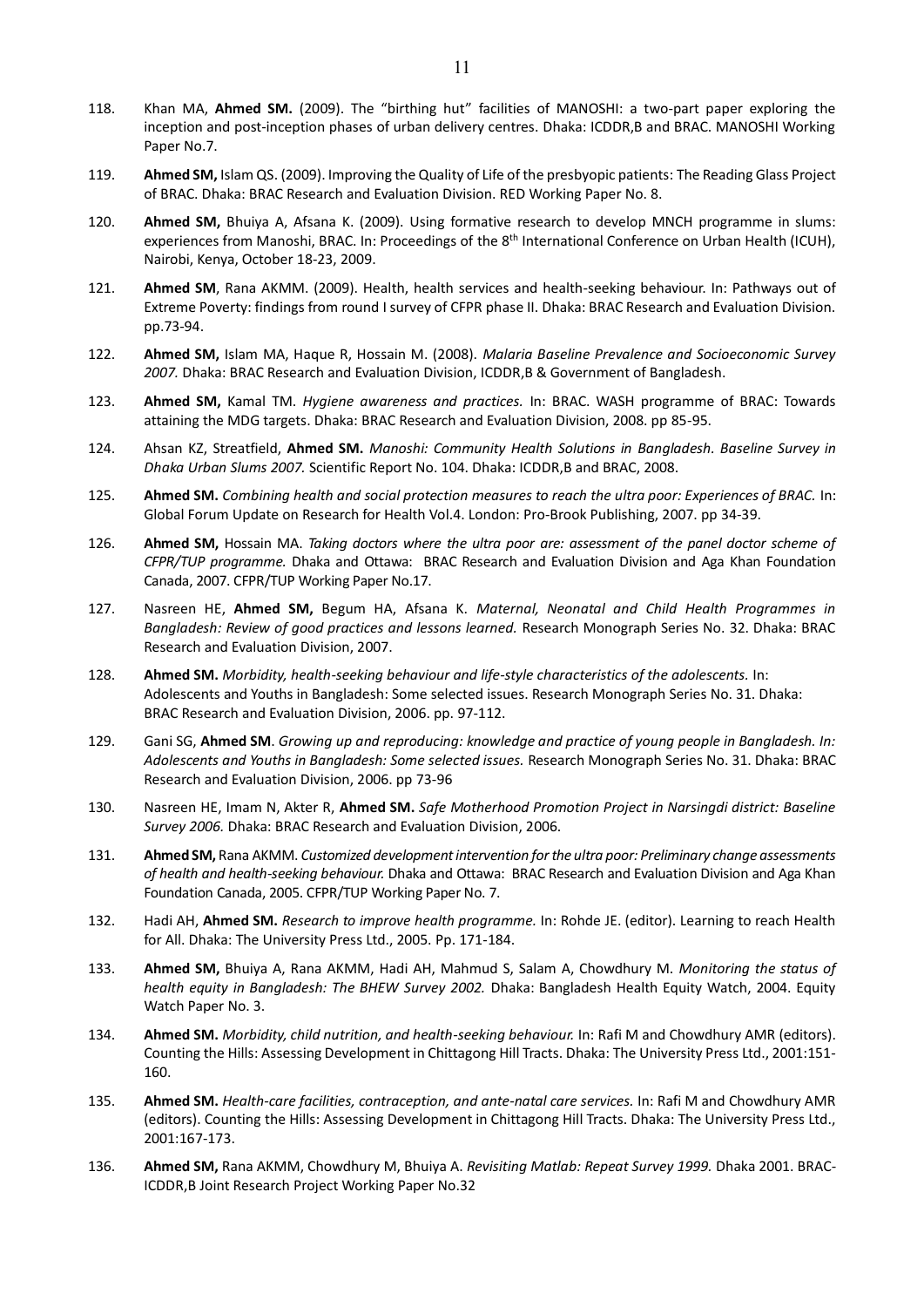- 137. **Ahmed SM,** Chowdhury M. *Health Scenario.* In: Ahmed M (editor). Bangladesh towards 21st century. Dhaka: Community Development Library, 1999:55-78.
- 138. **Ahmed SM,** Hussain AMM, Sattar G, Chowdhury AMR. *A quick assessment of flood losses and post-flood rehabilitation needs in BRAC's programme areas.* In: Ahmed SM and Ahmed HS (editors). Experiences of deluge: flood 1998. Dhaka: BRAC, 1999:1-29.
- 139. **Ahmed SM,** Chowdhury M, Bhuiya A. *Two studies on health care-seeking behaviour and household sanitation practices of BRAC member and non-member households in Matlab, Bangladesh.* Dhaka 1998. BRAC-ICDDR,B Joint Research Project Working Paper No. 22.
- 140. Nasreen HE, Chowdhury M, Bhuiya A, Chowdhury S, **Ahmed SM.** *Integrating Reproductive and Sexual Health into a Grassroots Development Program.* Dhaka: BRAC-ICDDR,B Joint Research Project, 1998.
- 141. Mahbub A, **Ahmed SM.** *Perspective of women about their own illness.* BRAC-ICDDR,B Joint Research Project Working Paper No. 16. Dhaka: BRAC-ICDDR,B Joint Research Project, 1998.
- 142. **Ahmed SM** et al. *Studies on the inputs of BRAC in Matlab: sanitary latrines, training, monthly meetings, legal awareness and credit.* BRAC-ICDDR,B Joint Research Project Working Paper No. 15. Dhaka: BRAC-ICDDR,B Joint Research Project, 1998.
- 143. Afsana K, **Ahmed SM,** Mayeed M, Roy RD, Karim F. *Women, workload and the women's health and development programme: are women overburdened?* BRAC Research Monograph Series No.11. Dhaka: BRAC Research and Evaluation Division, 1998.
- 144. **Ahmed SM** et al. *Socioeconomic Development and Health: Final Report of the Baseline Survey in Matlab, 1992*. BRAC, Dhaka, Bangladesh, 1994.

#### **B) News papers/Newsletters (English only, incomplete):**

- 145. Lives and livelihoods on the streets of Dhaka City. Two parts. *The Daily Sun* May 29 and 30, 2011.
- 146. Towards a pro-poor health system in Bangladesh. *The Daily Star* July 3, 2006.
- 147. Mainstreming ageing in health systems. *The Daily Star* 27 Nov 2005.
- 148. Taking knowledge to the people: Providing AIDS awareness education through grassroots women's organizations. *Access* 2001; 36: 7-8.
- 149. BRAC at the 26th Annual Conference of the Global Health Council. *Access* 1999; 31: 6.
- 150. Flood losses and post-flood rehabilitation needs in BRAC's programme areas. *Access* 1999; 29:10-11.
- 151. Assessing impact of RDP on lives of the Poor- the study at Matlab: *Access* 1994; 10:8-9.

#### **C) Papers Presented in International seminars, workshops, conferences etc. (incomplete)**

- 1. Treating diarrhea with Oral Rehydration Solution: the Case of Bangladesh. Paper presented at a "W*orkshop on Oral Rehydration Therapy"* at University of Gavle, Sweden, 15-16 November, 2012.
- 2. Experiences from targeting the poorest in Bangladesh: the case of CFPR programme of BRAC. Paper presented at "*International round table conference on Marginality and Extreme Poverty: towards inclusive development for and with the poorest"*; Centre for Development Research (ZEF), Bonn University, Germany, 20-22 June 2011.
- 3. Mainstreaming NCDs in the Health system of Bangladesh: developing a priority research agenda. Paper presented at *"Health and Development Challenges of Noncommunicable diseases"*; Jakarta, Indonesia, 1-4 March 2011.
- 4. *Shasthya Sebikas* of BRAC Health Programme: Redefining the boundaries of volunteerism. Paper presented at *"Fifth Asia-Pacific Action Alliance on Human Resources for Health Conference*; Bali, Indonesia, 4-6 October 2010.